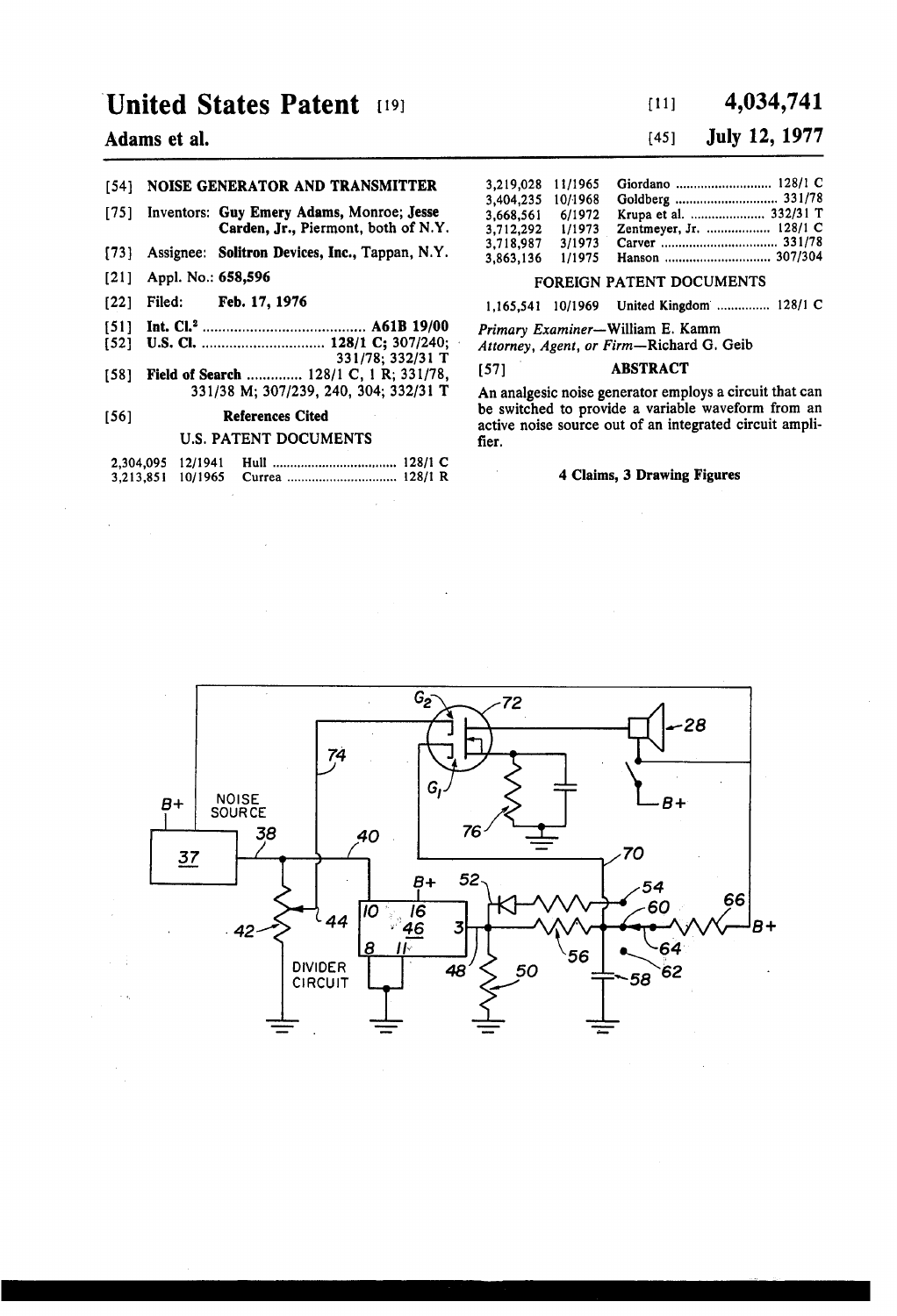





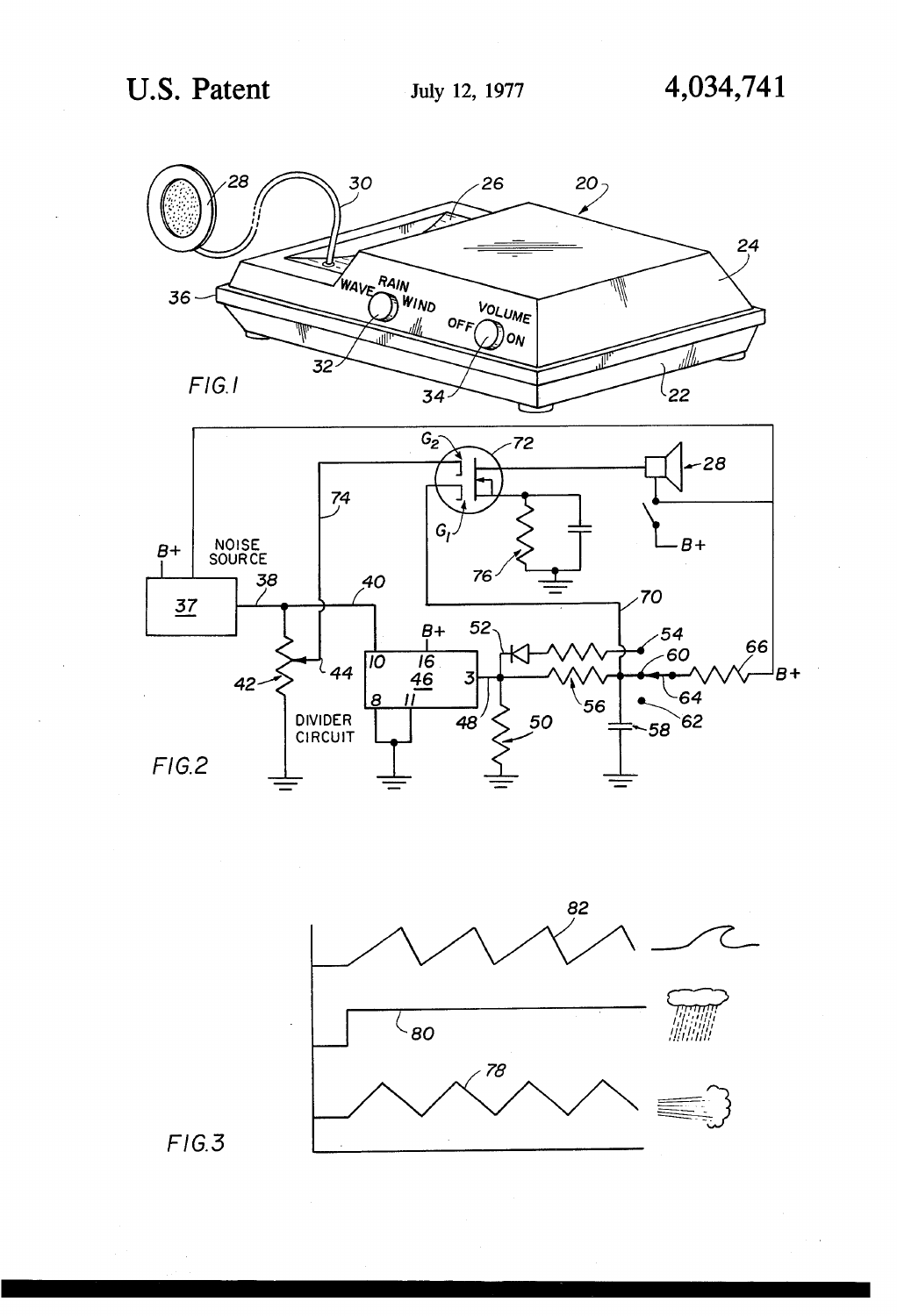45

### NOISE GENERATOR AND TRANSMITTER

#### **BACKGROUND**

In todays active, mobilized society noise has become 5 a common problem. No where is this felt more than when one is trying to fall asleep. In an effort to aid in sleeping the use of sleeping tablets has mushroomed.<br>As is well known, however, this approach to the prob-As is well known, however, this approach to the prob-<br>lem often creates physical and psychological side ef- 10 fects.

For this reason it was early on considered advanta geous to induce sleep by physical methods. One such early method was to use electrodes to apply rectangular effect with lights, i.e., alternately dimming and bright-<br>ening of a light source. Recently it has been recognized that white noise broadcast as a hum, for lack of a better nosie generator that this invention is directed. To that end the invention of patent application ser. No. 606,708 filed Aug. 21, 1975 now U.S. Pat. No. 3,993,043 assigned to the common assignee was con ceived. pulses. Another development was to create a hypnotic 15 inducer. It is to the improvement of such an anlgesic 20

#### SUMMARY

This invention provides a device, for improving upon the aforesaid application in assisting the induction of

natural sleep.<br>As stated above, this invention is concerned specifically with an improvement that will permit the creation of several waveforms such that an analgesic noise de vice can approximate soothing sounds of nature, i.e., waves, rain, wind.

A more detailed object of the invention is to provide a means in combination with a circuit of enhancement type MOS transistors controlling a noise source to cir cuits that will provide variable waveforms.

circuits as above that will provide waveforms of white noise that are variable from square waveform to saw tooth waveform to trangular waveforms and to steady waveforms.

#### DRAWING DESCRIPTION

FIG. 1 is an isometric view of the portable sleep inducer unit constructed according to this invention;

FIG. 2 is a circuit diagram of the interior circuit arrangement within the housing of FIG. 1; and 50

FIG. 3 is a graphical illustration of electrical noise waveforms possible with this invention.

#### DETAILED DESCRIPTION

With more particular reference now to FIG. 1 there is 55 shown a housing 20 having a base 22 and a cover 24. The cover 24 has formed on one side a pocket 26 for stowage of a speaker 28 and a speaker cord 30. The cover also had, projecting from a front face, waveform control knob 32 and volume control 34. In the form 60 shown the cover 24 is attached to the base 22 by a flange 36.

The base 22 as seen in the copending application has means for mounting batteries, and while two batteries are preferred there could be more used for additional 65 speaker 28 having a triangular waveform 78 of FIG. 3. fail-safe and lifetime provisioning. The batteries shown are of the usual nine volt variety common to transistor radios.

Also as seen in the copending application, the cover 24 provides the base for a printed circuit board bonded<br>to the cover 24 with its discrete components projecting therefrom for easy service without removal of the board being necessary.

With reference now to FIG. 2 there is shown the circuit which provides the improvement to the device shown by the copending application. More particularly, there is shown a noise source 37 connected by a lead 38

to a lead 40 to an IC chip, such as CD4020, at pin 10 thereof for input pulses. As may be readily appreciated by one skilled in the art of electronics the logic of an IC chip may be produced by discrete devices connected in a divider circuit. The particular chip chosen has a di

vide by 16,348 logic whereby at pin 3 one can get one pulse per second at pin2 one half second and at pin one one quarter second. Variable resistance 42 with mov able contact 44 is connected between lead 38 and a ground potential. Completing the connection of chip

 $25$ 46 is the connection of reset pin 11 and negative terminal 8 to a ground potential to permit continuous operation, the providing of a positive potential at pin 16 and an output lead 48 on pin 3 of chip 46 so as to provide one second pulses.

30 As can be seen a resistance 50 is connected between lead 48 and a ground potential at the point that a diode resistance circuit 52 is connected thereto from a switching terminal 54 to which is also connected a resistor 56 between a capacitance 58 and switch termi nal 60. Another switch terminal 62 is located with respect to switch 64 so as to controllably vary or pre clude connection of resistance lead 66 from the B source to lead 48.

35 A read 70 connects the output of resistance 50 to one<br>of the gates of the insulated gate device 72 preferably Still another object of this invention is to provide 40 biased at its source in accordance with the resistance-<br>capacitance circuit.76 connected to the ground potential capacity of the capacitance circuit.76 connected to t A lead 70 connects the output of resistance 56 to one  $G_1$ . The other gate  $(G_2)$  is connected by lead 74 to movable contact 44. Completing the circuit the speaker 28 is connected to the drain of the device 72 biased at its source in accordance with the resistance tial. Device 72 is preferably a MOS FET as are commonly known in the market place.

#### OPERATION

In operation knob 34 is turned to close the switch and connect the positive potential B+ in the circuitry. At the same time knob 34 is turned to adjust slider 44 for the desired volume at speaker 28.

Noise source 37 as is familiar to one skilled in the art of manufacturing white (random) noise generators will then provide electrical noise to gate  $G_2$  of device 72 at the intensity permitted by slider 44. This electrical noise also passes without regard to variable resistance 42 to provide input of electrical noise to chip 46 which will divide it down to provide a repetitive output from<br>its buffered outputs such as the one per second pulse

deliverable from pin 3 of the 4020 chip.<br>If knob 32 is in the wind position shown by FIG. 1, switch contact 64 is connecting resistance lead 66 to contact 62 whereby the lead 70 will deliver the output from divider chip 46 pin 3 to gradually increase the gain on gate  $G_1$  of 72 and then with the same rate decrease the gain. This will produce electrical noise at the

If on the other hand switch arm  $64$  is as shown by FIG. 2 where the resistance lead  $66$  from B+ is connected directly to lead 70 to buck the output of chip 46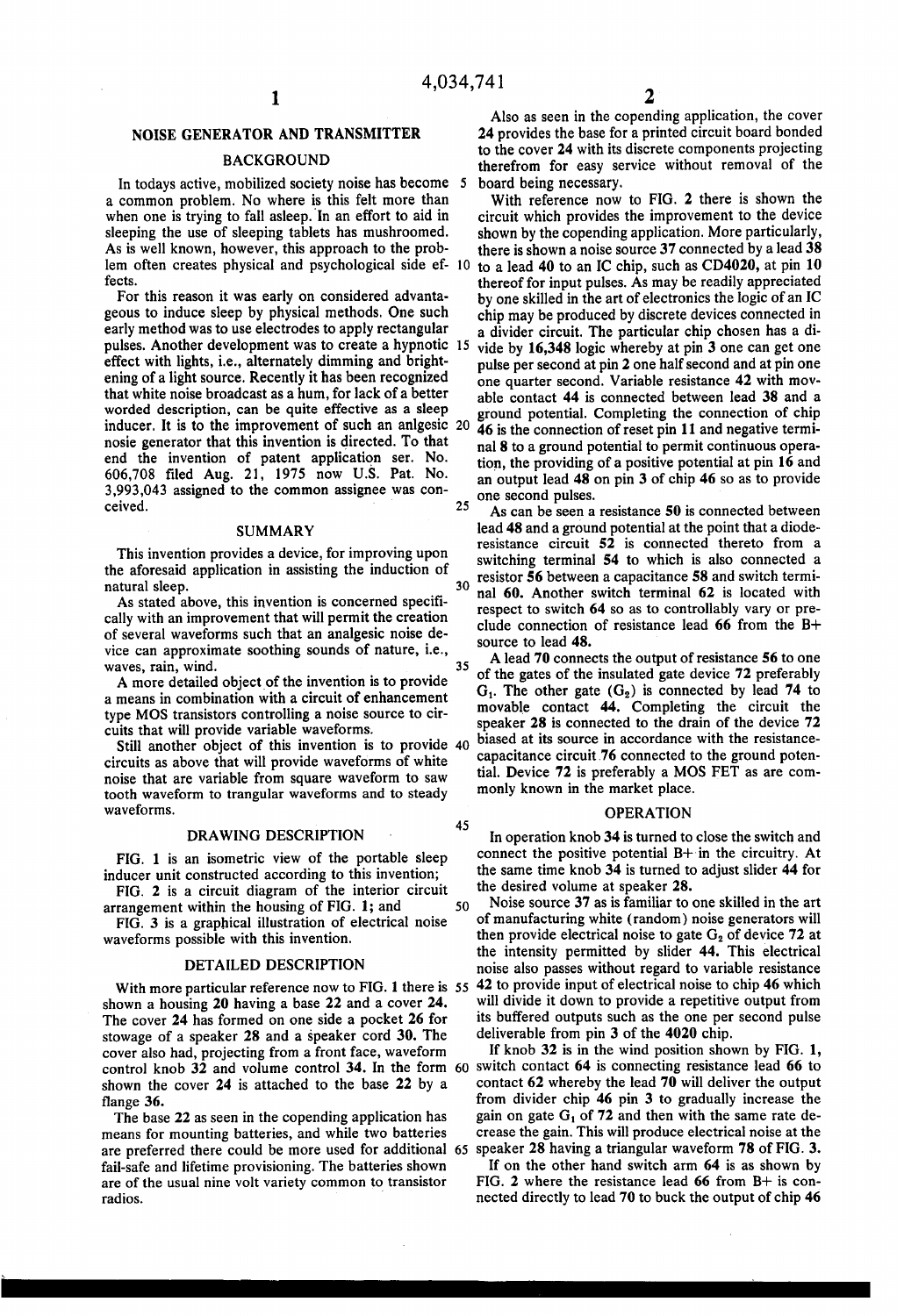the gate  $G_1$  is hard on and the electrical noise is steady from speaker 28, as shown by waveform 80 of FIG. 3.

In the other position of the arm 64, on contact 54, the positive potential is applied to the one per second out-<br> $\frac{1}{2}$  and  $\frac{1}{2}$  for the second output of chip 46 via resistance diode lead 52 so as to provide a gradual increase in gain at gate  $G_1$  and a sharper decrease in the rate of fall of such gain. This will produce the more nearly sawtooth waveform 82 shown by FIG. 3. 10

As artistically represented adjacent thereto traces 78, 80 and 82 represent waveforms where the electrical noise will be representative of wind, rain and ocean wayes.

In that numerous changes in structure may appear to 15 one skilled in the art as such advances without departing from the scope of this invention, the above operative description is to be considered only in meeting with the statutory proscription of setting forth a preferred the statutory proscription of setting forth a preferred decrease, a steady gain and a first face of mercure and<br>embodiment for this invention is that practitioners may 20 a different rate of decrease of the gain for said realize how to build same once these Letters Patent are issued.

What is claimed is:

1. A random noise generator and transmitter com prising: 25

- a source of electrical energy;
- a switch for control of said source; source via
- a noise generating means connected to said source via said switch means to be productive of electrical 30 noise;
- a means to broadcast electrical noise including a speaker and an insulated gate element connected to said speaker and to a resistance capacitance circuit in series with said insulated gate element 35 and said speaker to said source via said switch, said insulated gate element having at least one gate
- connected to said noise generating means; a divide circuit connected to said hoise generating 40 means and said source of electrical energy; and
- a modulator circuit connected to said divide circuit and said source of electrical energy, said modulator circuit having an output terminal connected to another gate of said insulated gate element so as to  $45$ control the desired waveform from said means.

2. A device for producing a soothing noise, said device including:

first means to generate random noise;

- a variable volume control controlling level of random noise from said first means;
- second means connected to said first means to re ceive random noise thereform, said second means<br>being a divider circuit to divide said random noise into cycles of repetitive pusles; and
- third means to transmit said random noise in accor comprising a MOS FET element having one gate connected to the variable volume control connected to said first means and another gate to said second means whereby the repetitive pulses of said second means controls the transmission of the ran dom noise from said first means by said third means.

3. The device of claim 2 and further characterized by a modulator circuit between said second and third means to provide an equal rate of gain increase and decrease, a steady gain and a first rate of increase and FET.

4. A portable noise generator and transmitter com prising:

a housing including a pocket;<br>an electrical source within said housing;

noise generating means in said housing;

- a divide circuit in said housing, said divide circuit connected to said noise generating means to divide
- insulated gate means in said housing having one gate connected to said noise generating means and another gate connected to said divide circuit;
- a modulator circuit between said divide circuit and said insulated gate means to provide an equal rate of gain increase, a steady gain and a first rate of of the repetitive pulse of said divide circuit in obtaining the desired waveform from said insulated gate means of said noise generating means;<br>a speaker to broadcast the product of said noise gen-
- erating means via said insulated gate means, said speaker being stowable in the pocket of said hous ing; and
- control means on said housing to connect said electrical source to turn on and off said noise generating means said divide circuit and said modulator circuit and to control volume of said noise of said noise generating means.

55

50

60

65